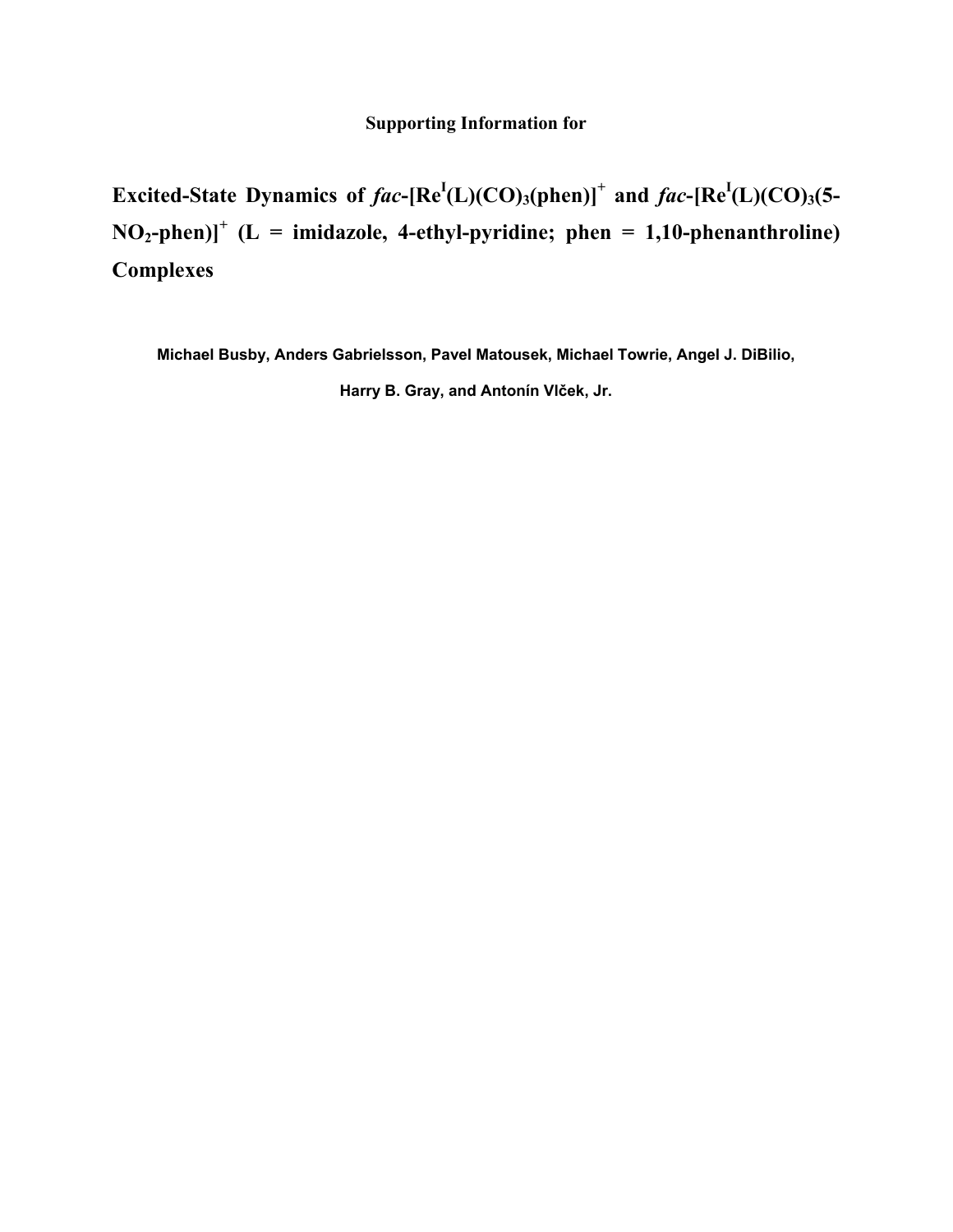

EPR spectrum of a frozen solution of ~2 mM  $[{\rm Re}^{\rm I}(\text{imH})(\text{CO})_{3}$ (5-NO<sub>2</sub>-phen)]<sup>+</sup> and ~12 mM **[Co(NH3)5Cl]Cl in D2O**. **The sample was irradiated while freezing. Data were collected at 60 K. The modulation amplitude was 2 G (100 KHz) and the microwave power 50** µ**Watts.**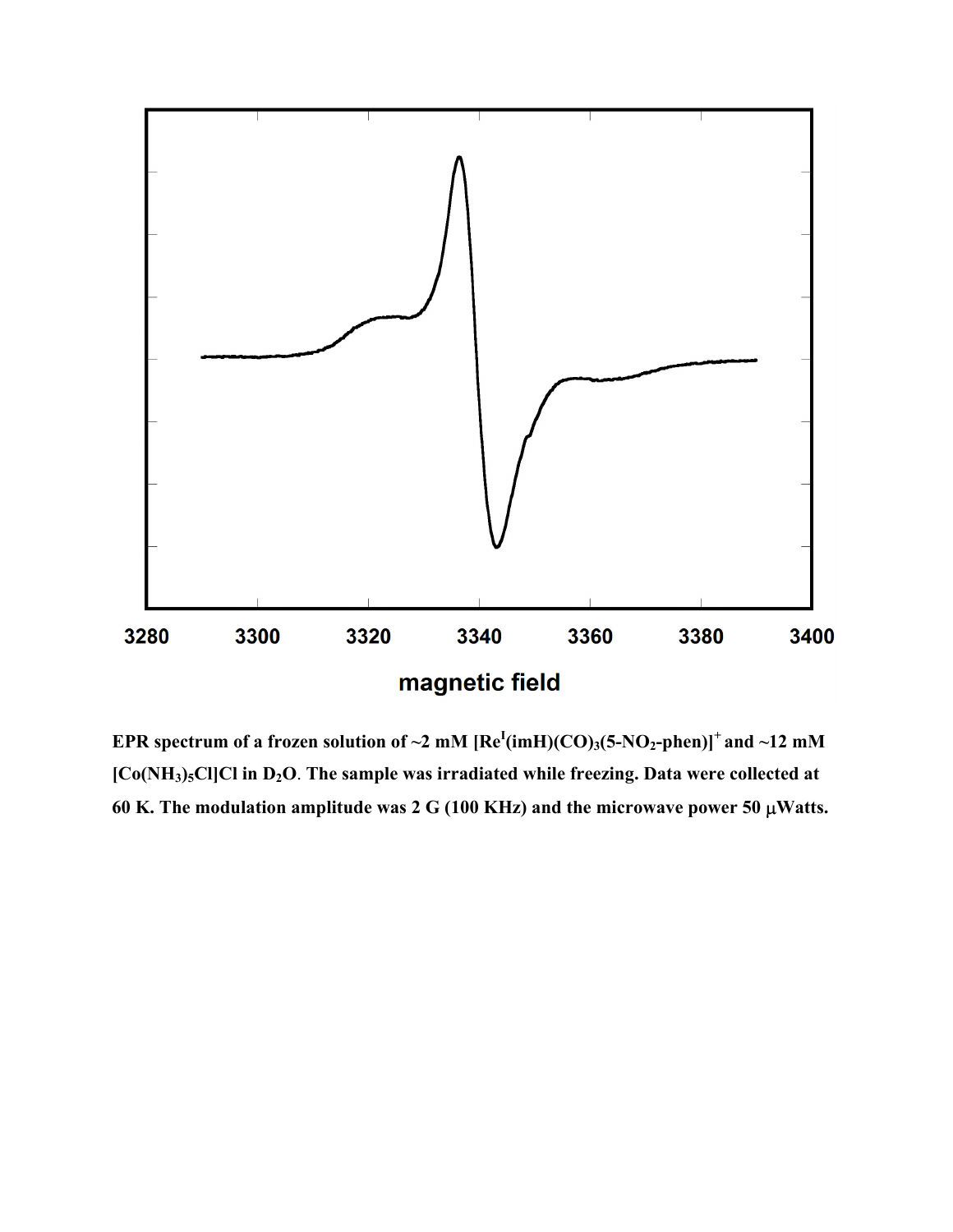**Crystal data, refinement details, atomic coordinates, bond lengths and angles for**   $[Re^I(4-Etpy)(CO)_3(5-NO_2-phen)]PF_6.$ 

| <b>Empirical formula</b>              | $C_{22}H_{16}F_6N_4O_5PRe$                            |
|---------------------------------------|-------------------------------------------------------|
| Formula weight                        | 747.56                                                |
| Temperature                           | 160(2) K                                              |
| Wavelength                            | $0.71073$ Å                                           |
| <b>Crystal system</b>                 | Monoclinic                                            |
| Space group                           | P2 <sub>1</sub> /c                                    |
| Unit cell dimensions                  | $a = 17.139(8)$ Å $\alpha = 90^{\circ}$ .             |
|                                       | $b = 11.904(6)$ $\rm \AA \beta = 109.43(8)^{\circ}$ . |
|                                       | $c = 12.566(6)$ $\AA$ $\gamma = 90^{\circ}$ .         |
| Volume                                | 2418(2) $\AA^3$                                       |
| Z                                     | $\overline{\mathbf{4}}$                               |
| <b>Density (calculated)</b>           | $2.054$ Mg/m <sup>3</sup>                             |
| <b>Absorption coefficient</b>         | $5.182$ mm <sup>-1</sup>                              |
| F(000)                                | 1440                                                  |
| <b>Crystal</b> size                   | $0.40 \times 0.30 \times 0.20$ mm <sup>3</sup>        |
| Theta range for data collection       | 2.12 to 24.98°.                                       |
| <b>Index ranges</b>                   | $-20$ <= h <= 19, 0 <= k <= 14, 0 <= k <= 14          |
| <b>Reflections collected</b>          | 4576                                                  |
| <b>Independent reflections</b>        | 4229 [R(int) = $0.0118$ ]                             |
| Completeness to theta = $24.98^\circ$ | 99.8%                                                 |
| Max. and min. transmission            | 0.4238 and 0.2310                                     |
| <b>Refinement method</b>              | Full-matrix least-squares on $F2$                     |
| Data / restraints / parameters        | 4229/0/353                                            |
| Goodness-of-fit on $F2$               | 0.790                                                 |
| Final R indices $[I > 2sigma(I)]$     | $R1 = 0.0323$ , wR2 = 0.0807                          |
| R indices (all data)                  | $R1 = 0.0738$ , wR2 = 0.0976                          |
| Largest diff. peak and hole           | 1.590 and -0.869 e. $\AA$ <sup>-3</sup>               |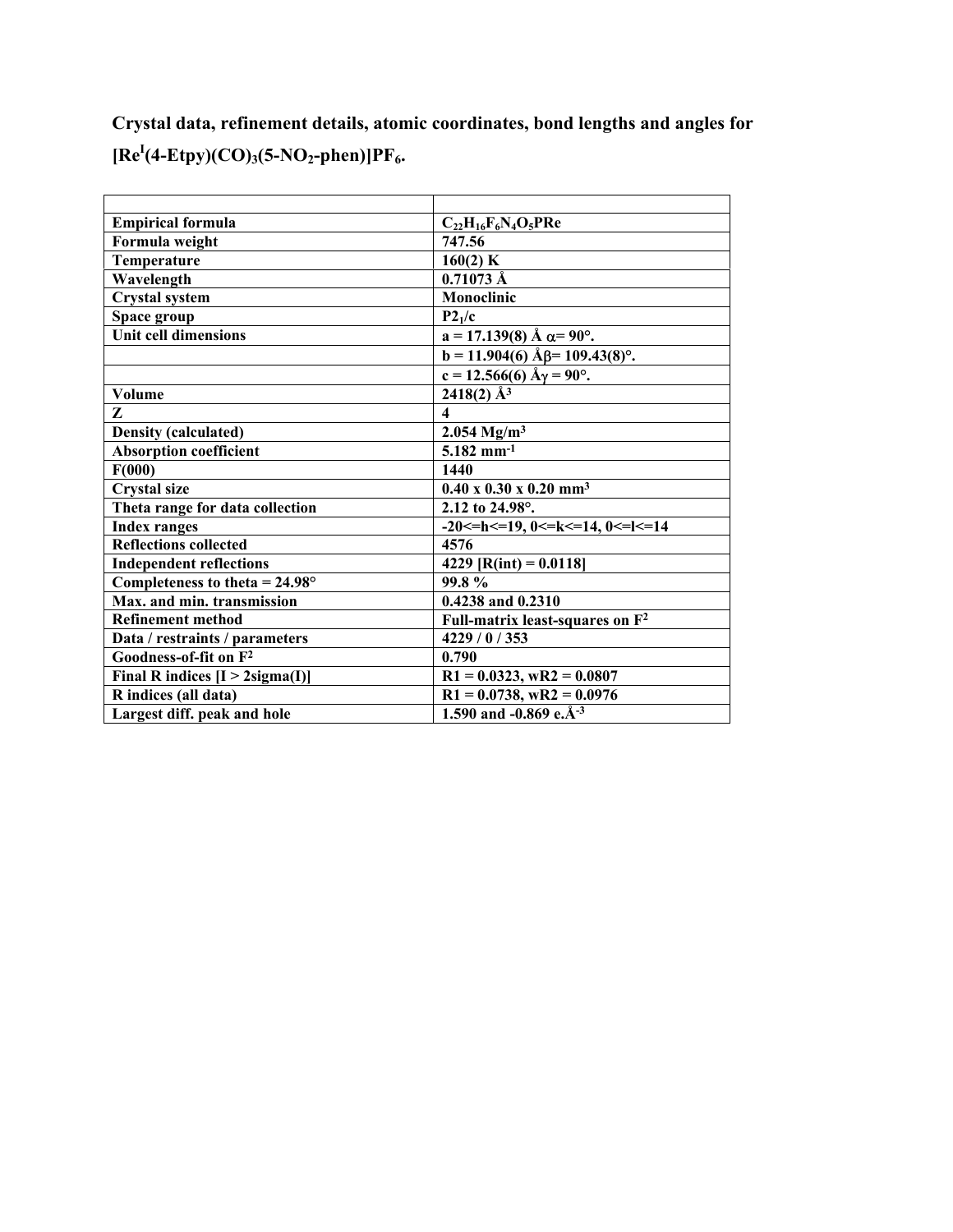

**Ortep diagram showing 40% probability ellipsoids.**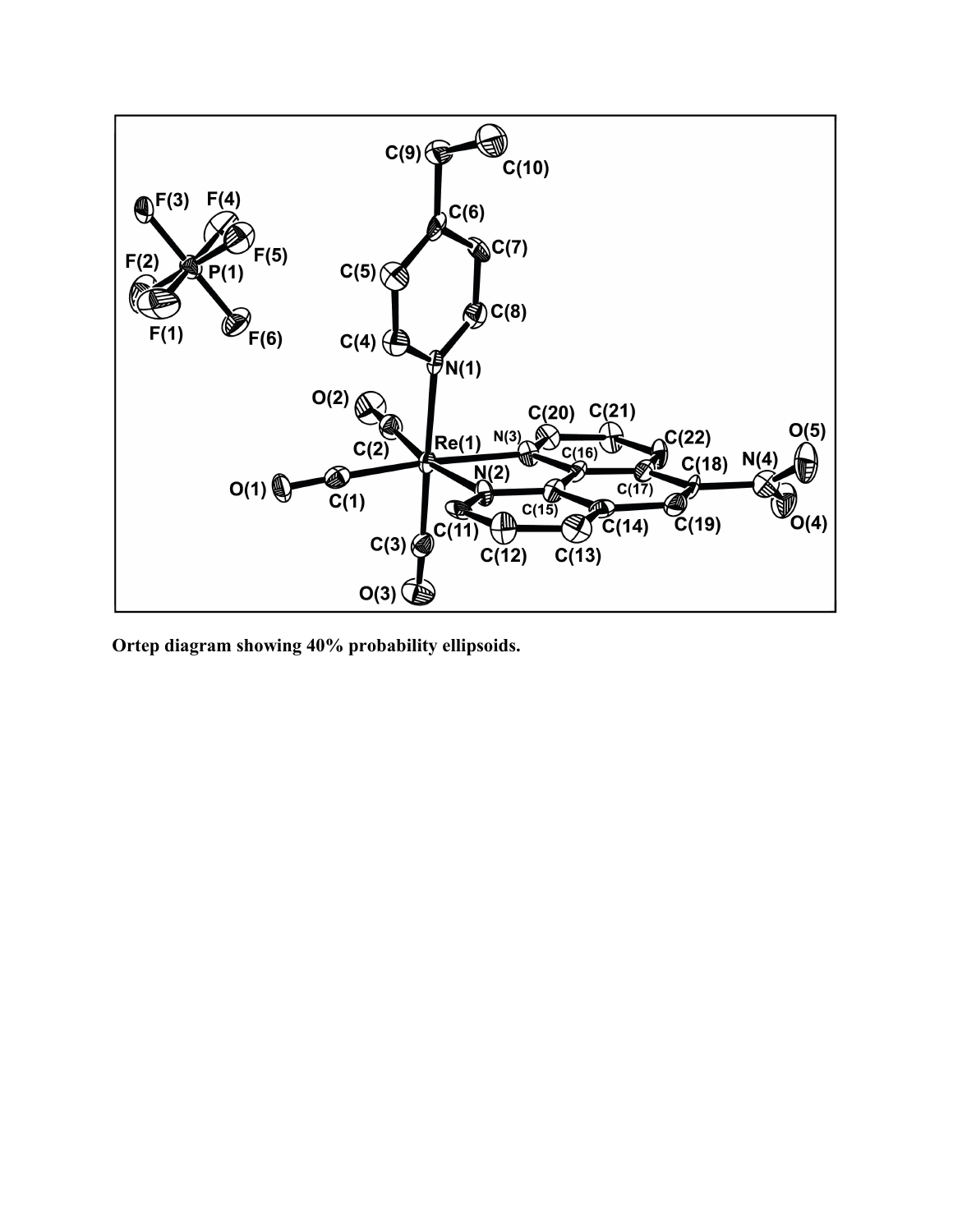|       | $\boldsymbol{\mathrm{X}}$ | ${\bf y}$  | $\mathbf{z}$ | U(eq) |
|-------|---------------------------|------------|--------------|-------|
| Re(1) | 2393(1)                   | 671(1)     | 3726(1)      | 16(1) |
| P(1)  | 6944(1)                   | 523(2)     | 1102(2)      | 27(1) |
| F(1)  | 6417(4)                   | 1611(5)    | 625(6)       | 74(2) |
| F(2)  | 7018(5)                   | 272(7)     | $-100(5)$    | 78(2) |
| F(3)  | 7777(3)                   | 1273(4)    | 1425(4)      | 32(1) |
| F(4)  | 7496(4)                   | $-550(4)$  | 1614(6)      | 55(2) |
| F(5)  | 6884(3)                   | 775(5)     | 2313(4)      | 45(1) |
| F(6)  | 6129(3)                   | $-224(5)$  | 785(5)       | 44(1) |
| N(1)  | 3365(4)                   | 1331(5)    | 5215(5)      | 18(1) |
| N(2)  | 1602(4)                   | 1601(5)    | 4461(5)      | 19(1) |
| N(3)  | 2087(4)                   | $-536(5)$  | 4811(5)      | 19(1) |
| N(4)  | 505(4)                    | $-957(6)$  | 7444(6)      | 29(2) |
| O(1)  | 2649(3)                   | 2454(4)    | 2107(5)      | 29(1) |
| O(2)  | 3613(4)                   | $-811(5)$  | 3049(6)      | 40(2) |
| O(3)  | 1078(4)                   | $-358(5)$  | 1667(5)      | 37(2) |
| O(4)  | 313(4)                    | $-1950(5)$ | 7241(5)      | 40(2) |
| O(5)  | 488(4)                    | $-470(5)$  | 8288(5)      | 41(2) |
| C(1)  | 2558(5)                   | 1811(6)    | 2738(6)      | 22(2) |
| C(2)  | 3165(5)                   | $-262(7)$  | 3304(7)      | 27(2) |
| C(3)  | 1550(5)                   | 57(6)      | 2450(7)      | 25(2) |
| C(4)  | 3609(5)                   | 2417(6)    | 5288(7)      | 26(2) |
| C(5)  | 4243(5)                   | 2859(6)    | 6147(7)      | 27(2) |
| C(6)  | 4684(5)                   | 2188(7)    | 7045(7)      | 24(2) |
| C(7)  | 4423(5)                   | 1076(7)    | 7011(7)      | 27(2) |
| C(8)  | 3784(5)                   | 685(7)     | 6099(7)      | 27(2) |
| C(9)  | 5368(5)                   | 2649(7)    | 8023(7)      | 28(2) |
| C(10) | 5052(6)                   | 3152(9)    | 8900(8)      | 42(2) |
| C(11) | 1406(4)                   | 2701(6)    | 4334(6)      | 20(2) |
| C(12) | 924(5)                    | 3213(6)    | 4881(7)      | 26(2) |
| C(13) | 624(5)                    | 2616(7)    | 5582(7)      | 26(2) |
| C(14) | 830(4)                    | 1482(6)    | 5764(6)      | 19(2) |
| C(15) | 1329(5)                   | 1004(6)    | 5202(6)      | 17(2) |
| C(16) | 1560(4)                   | $-149(6)$  | 5374(6)      | 17(2) |
| C(17) | 1284(4)                   | $-853(6)$  | 6065(6)      | 19(2) |
| C(18) | 789(4)                    | $-314(6)$  | 6644(6)      | 17(2) |
| C(19) | 575(5)                    | 775(7)     | 6519(6)      | 23(2) |
| C(20) | 2317(5)                   | $-1613(6)$ | 4947(7)      | 23(2) |
| C(21) | 2044(5)                   | $-2359(6)$ | 5599(7)      | 27(2) |
| C(22) | 1527(5)                   | $-1981(6)$ | 6153(6)      | 24(2) |

Table 2. Atomic coordinates ( $x 10^4$ ) and equivalent isotropic displacement parameters ( $\AA^2 x 10^3$ ). U(eq) is **defined as one third of the trace of the orthogonalized Uij tensor.**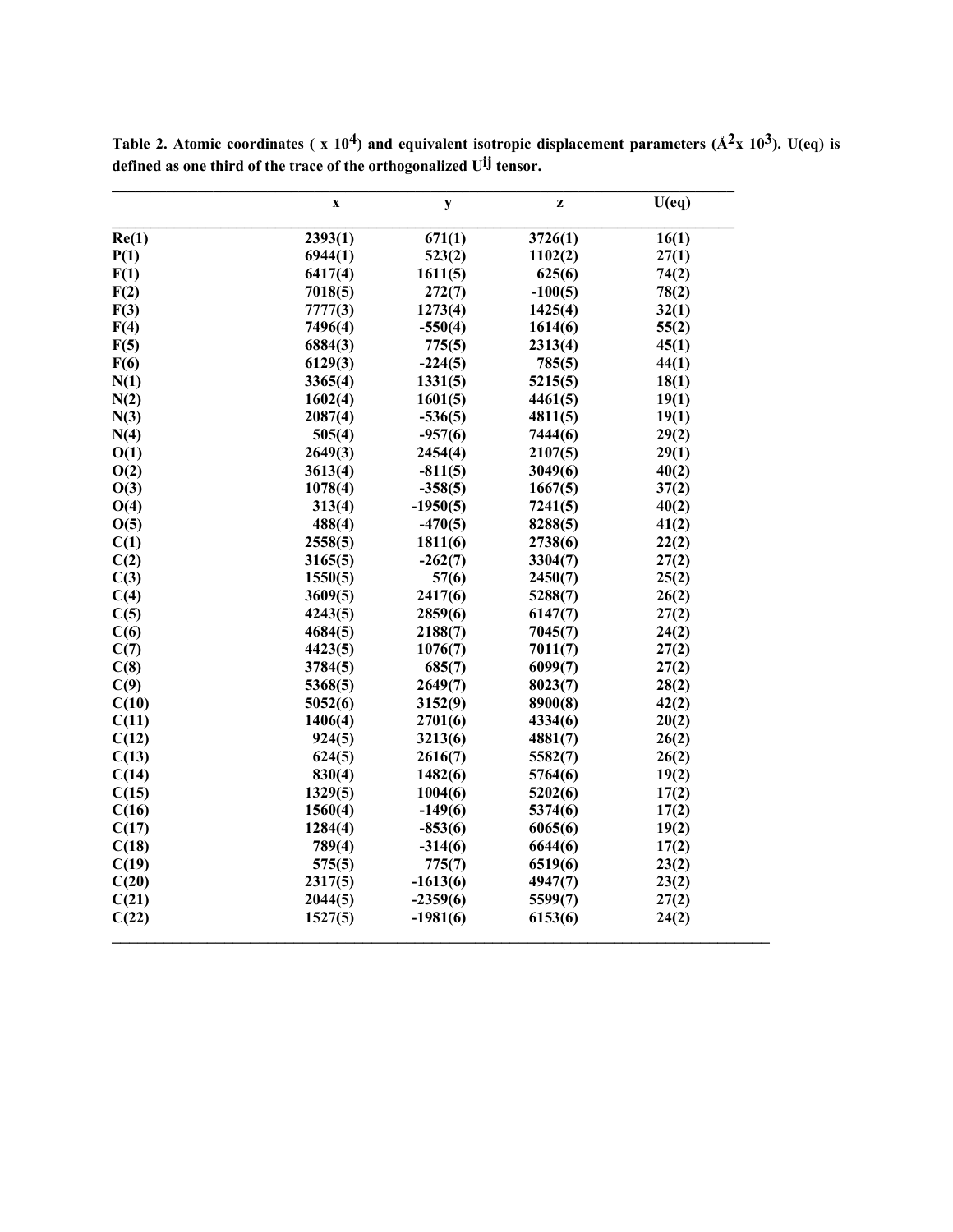## **Table 3. Bond lengths [Å] and angles [°].**

| $Re(1)-C(3)$       | 1.912(9)  | $C(1)$ -Re(1)-C(2)       | 88.1(3)  |
|--------------------|-----------|--------------------------|----------|
| $Re(1)-C(1)$       | 1.924(8)  | $C(3)$ -Re(1)-N(3)       | 90.1(3)  |
| $Re(1)-C(2)$       | 1.932(9)  | $C(1)$ -Re(1)-N(3)       | 174.3(3) |
| $Re(1) - N(3)$     | 2.161(6)  | $C(2)$ -Re(1)-N(3)       | 97.1(3)  |
| $Re(1) - N(2)$     | 2.180(6)  | $C(3)$ -Re(1)-N(2)       | 98.4(3)  |
| $Re(1) - N(1)$     | 2.196(7)  | $C(1)$ -Re(1)-N(2)       | 99.3(3)  |
| $P(1)$ - $F(1)$    | 1.578(6)  | $C(2)$ -Re(1)-N(2)       | 171.1(3) |
| $P(1) - F(2)$      | 1.585(6)  | $N(3)$ -Re(1)- $N(2)$    | 75.8(2)  |
| $P(1)$ -F(5)       | 1.588(5)  | $C(3)$ -Re(1)-N(1)       | 178.4(3) |
| $P(1)$ - $F(6)$    | 1.590(5)  | $C(1)$ -Re(1)-N(1)       | 93.7(3)  |
|                    |           |                          |          |
| $P(1) - F(4)$      | 1.593(6)  | $C(2)$ -Re(1)-N(1)       | 92.6(3)  |
| $P(1) - F(3)$      | 1.617(5)  | $N(3)$ -Re(1)- $N(1)$    | 88.6(2)  |
| $N(1)-C(8)$        | 1.344(10) | $N(2)$ -Re(1)- $N(1)$    | 81.9(2)  |
| $N(1)-C(4)$        | 1.353(9)  | $F(1)-P(1)-F(2)$         | 90.6(4)  |
| $N(2)$ -C(11)      | 1.348(9)  | $F(1)-P(1)-F(5)$         | 89.9(4)  |
| $N(2)$ -C(15)      | 1.371(9)  | $F(2)-P(1)-F(5)$         | 179.2(4) |
| $N(3)-C(20)$       | 1.335(9)  | $F(1) - P(1) - F(6)$     | 91.2(3)  |
| $N(3)-C(16)$       | 1.399(9)  | $F(2) - P(1) - F(6)$     | 89.9(3)  |
| $N(4)-O(5)$        | 1.218(9)  | $F(5)-P(1)-F(6)$         | 90.8(3)  |
| $N(4)-O(4)$        | 1.231(8)  | $F(1)$ -P(1)-F(4)        | 178.1(4) |
| $N(4)-C(18)$       | 1.469(10) | $F(2)-P(1)-F(4)$         | 90.5(4)  |
| $O(1)-C(1)$        | 1.148(9)  | $F(5)-P(1)-F(4)$         | 89.1(4)  |
| $O(2)$ -C(2)       | 1.132(10) | $F(6)-P(1)-F(4)$         | 90.4(3)  |
| $O(3)-C(3)$        | 1.156(10) | $F(1) - P(1) - F(3)$     | 89.3(3)  |
| $C(4)-C(5)$        | 1.358(11) | $F(2) - P(1) - F(3)$     | 89.9(3)  |
| $C(4)$ -H(4)       | 0.9500    | $F(5)-P(1)-F(3)$         | 89.4(3)  |
| $C(5)-C(6)$        | 1.384(11) | $F(6)-P(1)-F(3)$         | 179.5(3) |
|                    | 0.9500    |                          | 89.1(3)  |
| $C(5)-H(5)$        | 1.393(11) | $F(4) - P(1) - F(3)$     |          |
| $C(6)-C(7)$        |           | $C(8)-N(1)-C(4)$         | 115.0(7) |
| $C(6)-C(9)$        | 1.493(11) | $C(8)-N(1)-Re(1)$        | 123.0(5) |
| $C(7)$ - $C(8)$    | 1.376(12) | $C(4)-N(1)-Re(1)$        | 121.9(5) |
| $C(7)$ -H(7)       | 0.9500    | $C(11)-N(2)-C(15)$       | 117.1(6) |
| $C(8)-H(8)$        | 0.9500    | $C(11)-N(2)-Re(1)$       | 127.5(5) |
| $C(9)$ - $C(10)$   | 1.504(11) | $C(15)-N(2)-Re(1)$       | 115.2(5) |
| $C(9)-H(9A)$       | 0.9900    | $C(20)$ -N(3)-C(16)      | 117.6(6) |
| $C(9)-H(9B)$       | 0.9900    | $C(20)$ -N(3)-Re(1)      | 126.6(5) |
| $C(10)$ -H(10A)    | 0.9800    | $C(16)-N(3)-Re(1)$       | 115.7(5) |
| $C(10)$ -H(10B)    | 0.9800    | $O(5)$ -N(4)-O(4)        | 123.7(7) |
| $C(10)$ -H $(10C)$ | 0.9800    | $O(5)$ -N(4)-C(18)       | 117.2(7) |
| $C(11)-C(12)$      | 1.380(11) | $O(4)$ -N(4)-C(18)       | 119.1(7) |
| $C(11)$ -H $(11)$  | 0.9500    | $O(1)$ -C(1)-Re(1)       | 176.7(6) |
| $C(12)-C(13)$      | 1.359(11) | $O(2)$ -C(2)-Re(1)       | 179.5(9) |
| $C(12)$ -H $(12)$  | 0.9500    | $O(3)-C(3)-Re(1)$        | 175.7(7) |
| $C(13)-C(14)$      | 1.395(10) | $N(1)-C(4)-C(5)$         | 124.8(8) |
| $C(13)$ -H $(13)$  | 0.9500    | $N(1)-C(4)-H(4)$         | 117.6    |
| $C(14)-C(15)$      | 1.398(10) | $C(5)-C(4)-H(4)$         | 117.6    |
| $C(14)-C(19)$      | 1.440(10) | $C(4)-C(5)-C(6)$         | 120.0(7) |
| $C(15)-C(16)$      | 1.426(10) | $C(4)-C(5)-H(5)$         | 120.0    |
| $C(16)-C(17)$      | 1.398(10) | $C(6)-C(5)-H(5)$         | 120.0    |
|                    |           |                          |          |
| $C(17)-C(22)$      | 1.399(10) | $C(5)-C(6)-C(7)$         | 116.2(7) |
| $C(17) - C(18)$    | 1.440(10) | $C(5)-C(6)-C(9)$         | 121.7(7) |
| $C(18)-C(19)$      | 1.342(10) | $C(7)-C(6)-C(9)$         | 122.1(7) |
| $C(19) - H(19)$    | 0.9500    | $C(8)-C(7)-C(6)$         | 120.3(7) |
| $C(20)-C(21)$      | 1.390(11) | $C(8)-C(7)-H(7)$         | 119.8    |
| $C(20)$ -H $(20)$  | 0.9500    | $C(6)-C(7)-H(7)$         | 119.8    |
| $C(21)-C(22)$      | 1.373(11) | $N(1)-C(8)-C(7)$         | 123.6(8) |
| $C(21) - H(21)$    | 0.9500    | $N(1)$ -C(8)-H(8)        | 118.2    |
| $C(22)$ -H $(22)$  | 0.9500    | $C(7)$ - $C(8)$ - $H(8)$ | 118.2    |
| $C(3)$ -Re(1)-C(1) | 87.7(3)   | $C(6)-C(9)-C(10)$        | 112.0(7) |
| $C(3)$ -Re(1)-C(2) | 86.9(3)   | $C(6)-C(9)-H(9A)$        | 109.2    |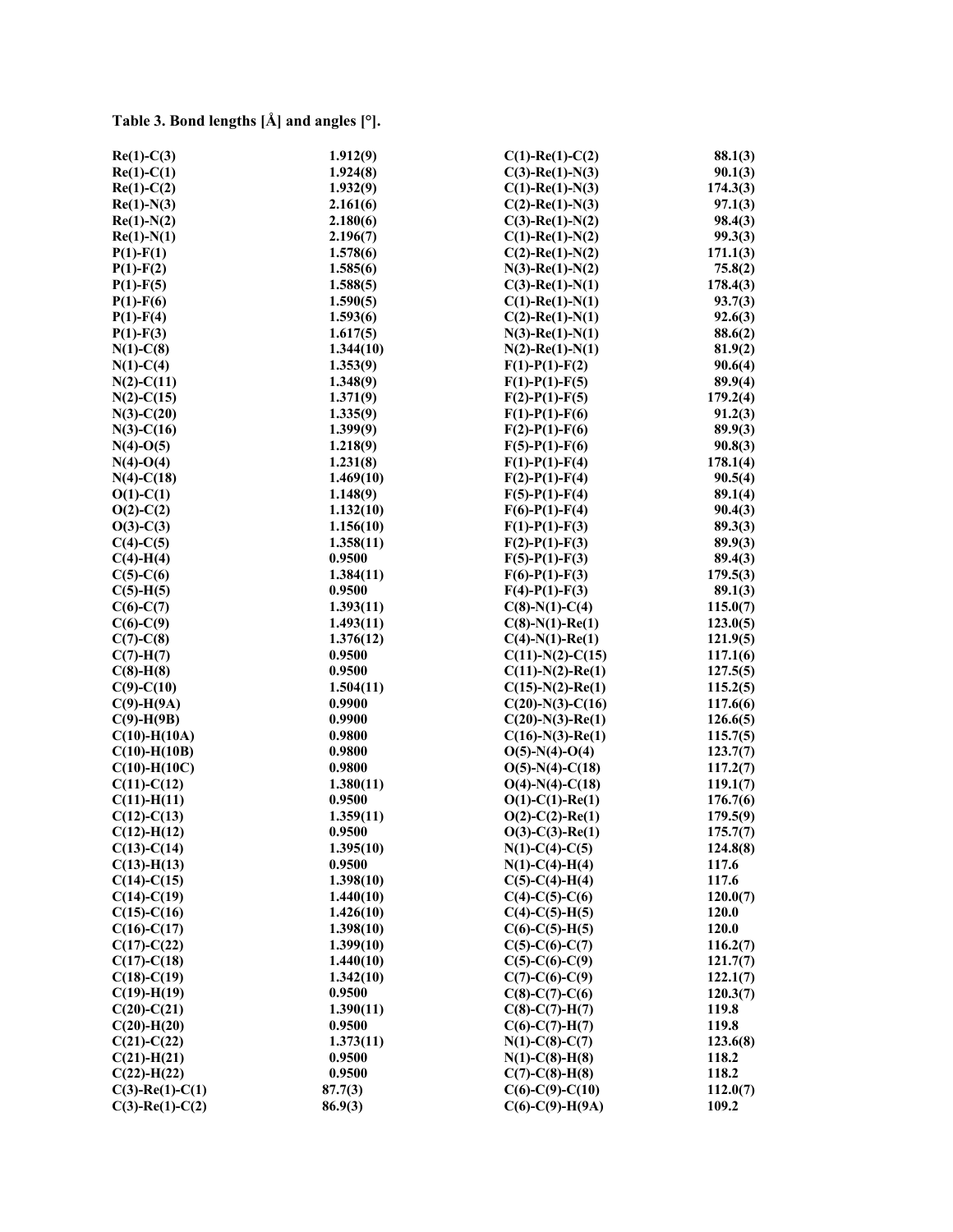| $C(10)-C(9)-H(9A)$        | 109.2    | $N(2)$ -C(15)-C(16)         | 117.5(6) |
|---------------------------|----------|-----------------------------|----------|
| $C(6)-C(9)-H(9B)$         | 109.2    | $C(14)-C(15)-C(16)$         | 120.1(7) |
| $C(10)-C(9)-H(9B)$        | 109.2    | $C(17)-C(16)-N(3)$          | 121.8(7) |
| $H(9A)-C(9)-H(9B)$        | 107.9    | $C(17) - C(16) - C(15)$     | 122.5(7) |
| $C(9)-C(10)-H(10A)$       | 109.5    | $N(3)-C(16)-C(15)$          | 115.7(6) |
| $C(9)-C(10)-H(10B)$       | 109.5    | $C(16)-C(17)-C(22)$         | 118.1(7) |
| $H(10A)-C(10)-H(10B)$     | 109.5    | $C(16)-C(17)-C(18)$         | 115.1(6) |
| $C(9)-C(10)-H(10C)$       | 109.5    | $C(22)$ -C(17)-C(18)        | 126.7(7) |
| $H(10A)-C(10)-H(10C)$     | 109.5    | $C(19)-C(18)-C(17)$         | 123.7(7) |
| $H(10B) - C(10) - H(10C)$ | 109.5    | $C(19)-C(18)-N(4)$          | 116.4(7) |
| $N(2)$ -C(11)-C(12)       | 122.5(7) | $C(17)-C(18)-N(4)$          | 119.9(6) |
| $N(2)$ -C(11)-H(11)       | 118.8    | $C(18)-C(19)-C(14)$         | 120.7(7) |
| $C(12)-C(11)-H(11)$       | 118.8    | $C(18)-C(19)-H(19)$         | 119.6    |
| $C(13)-C(12)-C(11)$       | 120.7(7) | $C(14)-C(19)-H(19)$         | 119.6    |
| $C(13)-C(12)-H(12)$       | 119.7    | $N(3)-C(20)-C(21)$          | 123.2(7) |
| $C(11)-C(12)-H(12)$       | 119.7    | $N(3)-C(20)-H(20)$          | 118.4    |
| $C(12)-C(13)-C(14)$       | 118.9(7) | $C(21)$ - $C(20)$ - $H(20)$ | 118.4    |
| $C(12)-C(13)-H(13)$       | 120.6    | $C(22)$ -C(21)-C(20)        | 119.3(7) |
| $C(14)-C(13)-H(13)$       | 120.6    | $C(22)$ -C(21)-H(21)        | 120.3    |
| $C(13)-C(14)-C(15)$       | 118.4(7) | $C(20)-C(21)-H(21)$         | 120.3    |
| $C(13)-C(14)-C(19)$       | 123.9(7) | $C(21)$ -C(22)-C(17)        | 120.0(7) |
| $C(15)-C(14)-C(19)$       | 117.7(7) | $C(21)$ - $C(22)$ -H $(22)$ | 120.0    |
| $N(2)$ -C(15)-C(14)       | 122.4(7) | $C(17)-C(22)-H(22)$         | 120.0    |
|                           |          |                             |          |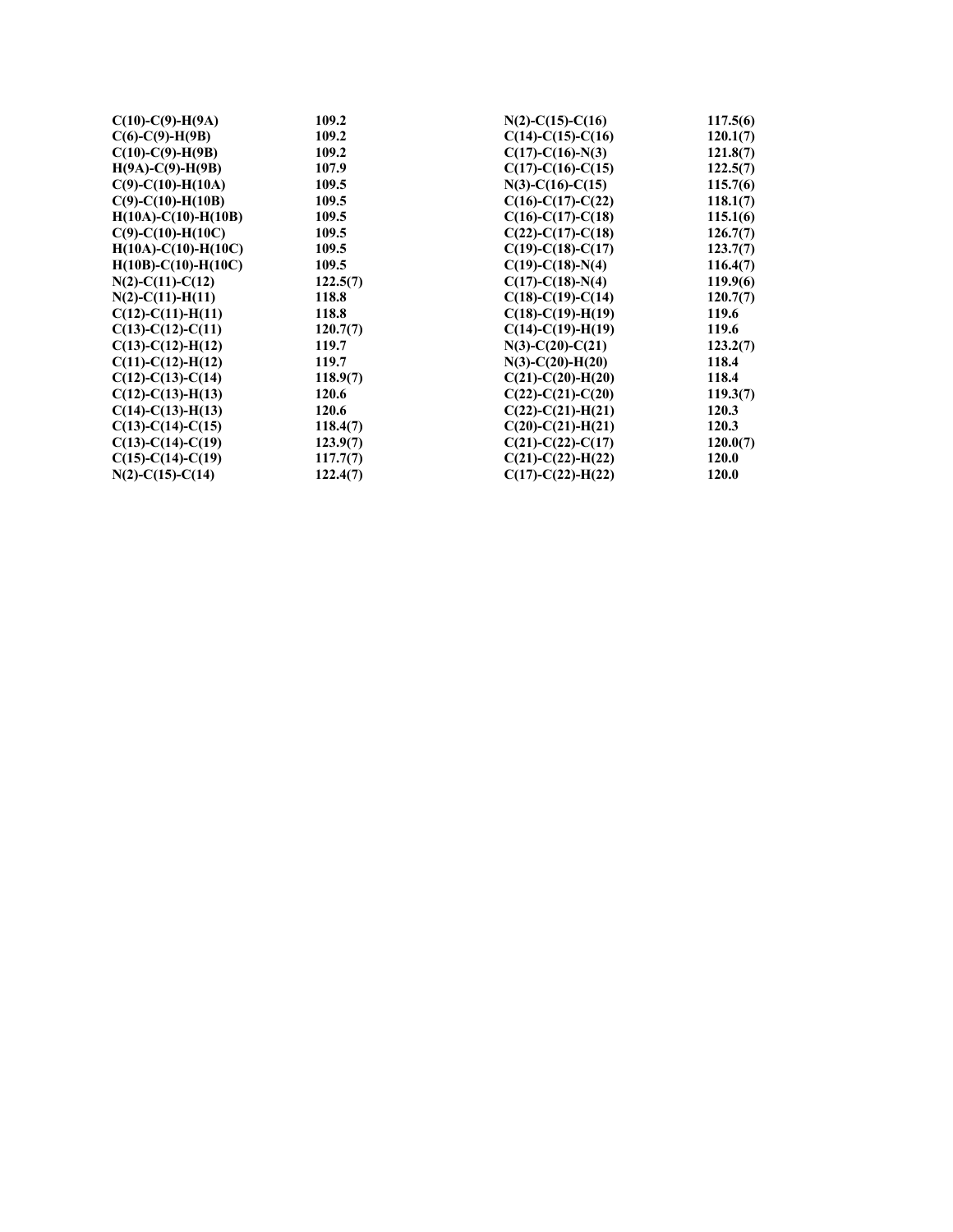|       | $U^{11}$ | $U^{22}$ | $U^{33}$ | $U^{23}$ | $U^{13}$ | $U^{12}$ |
|-------|----------|----------|----------|----------|----------|----------|
| Re(1) | 19(1)    | 15(1)    | 18(1)    | 0(1)     | 11(1)    | 0(1)     |
| P(1)  | 33(1)    | 22(1)    | 24(1)    | 2(1)     | 7(1)     | $-4(1)$  |
| F(1)  | 56(4)    | 33(3)    | 102(6)   | 27(3)    | $-17(4)$ | 2(3)     |
| F(2)  | 100(6)   | 108(6)   | 36(4)    | $-24(4)$ | 35(4)    | $-60(5)$ |
| F(3)  | 39(3)    | 28(3)    | 29(3)    | 8(2)     | 11(2)    | $-10(2)$ |
| F(4)  | 47(3)    | 24(3)    | 100(5)   | 2(3)     | 32(3)    | 9(2)     |
| F(5)  | 44(3)    | 58(4)    | 40(3)    | $-17(3)$ | 25(3)    | $-9(3)$  |
| F(6)  | 39(3)    | 42(3)    | 51(3)    | $-9(3)$  | 16(3)    | $-18(3)$ |
| N(1)  | 20(3)    | 19(3)    | 20(3)    | 3(3)     | 13(3)    | $-1(3)$  |
| N(2)  | 26(4)    | 18(3)    | 16(3)    | $-1(3)$  | 12(3)    | 0(3)     |
| N(3)  | 29(3)    | 14(3)    | 18(3)    | $-4(3)$  | 11(3)    | 0(3)     |
| N(4)  | 27(4)    | 29(4)    | 31(4)    | $-1(3)$  | 11(3)    | $-1(3)$  |
| O(1)  | 36(3)    | 30(3)    | 21(3)    | 8(2)     | 11(3)    | $-6(3)$  |
| O(2)  | 42(4)    | 41(4)    | 47(4)    | $-4(3)$  | 26(3)    | 17(3)    |
| O(3)  | 39(4)    | 28(3)    | 36(4)    | $-7(3)$  | 2(3)     | $-4(3)$  |
| O(4)  | 48(4)    | 36(4)    | 41(4)    | $-7(3)$  | 23(3)    | $-22(3)$ |
| O(5)  | 57(4)    | 43(4)    | 38(4)    | $-8(3)$  | 36(3)    | $-4(3)$  |
| C(1)  | 20(4)    | 25(4)    | 21(4)    | $-9(3)$  | 6(3)     | $-4(3)$  |
| C(2)  | 29(5)    | 23(4)    | 28(5)    | 4(4)     | 10(4)    | 1(4)     |
| C(3)  | 22(4)    | 21(4)    | 34(5)    | 6(4)     | 12(4)    | 2(3)     |
| C(4)  | 29(4)    | 21(4)    | 29(5)    | 1(3)     | 9(4)     | 1(4)     |
| C(5)  | 36(5)    | 16(4)    | 27(4)    | $-2(3)$  | 8(4)     | $-1(3)$  |
| C(6)  | 20(4)    | 32(5)    | 28(4)    | $-5(4)$  | 21(4)    | $-3(3)$  |
| C(7)  | 30(5)    | 31(4)    | 17(4)    | 12(4)    | 3(4)     | 5(4)     |
| C(8)  | 27(4)    | 25(4)    | 31(4)    | 2(4)     | 12(4)    | $-3(4)$  |
| C(9)  | 21(4)    | 36(5)    | 26(5)    | 1(4)     | 6(3)     | 1(4)     |
| C(10) | 41(5)    | 59(6)    | 29(5)    | $-7(5)$  | 16(4)    | $-2(5)$  |
| C(11) | 19(4)    | 14(4)    | 20(4)    | 7(3)     | $-3(3)$  | 5(3)     |
| C(12) | 34(5)    | 19(4)    | 30(5)    | 1(3)     | 16(4)    | 3(3)     |
| C(13) | 25(4)    | 27(4)    | 28(5)    | $-5(3)$  | 13(3)    | 14(4)    |
| C(14) | 14(4)    | 23(4)    | 18(4)    | $-6(3)$  | 1(3)     | $-3(3)$  |
| C(15) | 20(4)    | 15(4)    | 20(4)    | $-7(3)$  | 9(3)     | $-5(3)$  |
| C(16) | 15(4)    | 19(4)    | 19(4)    | $-6(3)$  | 9(3)     | $-6(3)$  |
| C(17) | 18(4)    | 22(4)    | 21(4)    | $-4(3)$  | 9(3)     | $-4(3)$  |
| C(18) | 17(4)    | 18(4)    | 21(4)    | $-1(3)$  | 13(3)    | $-7(3)$  |
| C(19) | 17(4)    | 33(5)    | 21(4)    | $-3(4)$  | 9(3)     | 0(3)     |
| C(20) | 29(4)    | 16(4)    | 24(4)    | $-3(3)$  | 11(4)    | 6(3)     |
| C(21) | 46(5)    | 7(3)     | 31(5)    | $-8(3)$  | 18(4)    | $-5(3)$  |
| C(22) | 37(5)    | 17(4)    | 26(4)    | 1(3)     | 19(4)    | $-9(4)$  |

Table 4. Anisotropic displacement parameters  $(\hat{A}^2x 10^3)$ . The anisotropic displacement factor **exponent takes the form: -2** $\pi^2$ **[**  $h^2a^{*2}U^{11} + ... + 2h$  **k**  $a^{*}b^{*}U^{12}$ ]